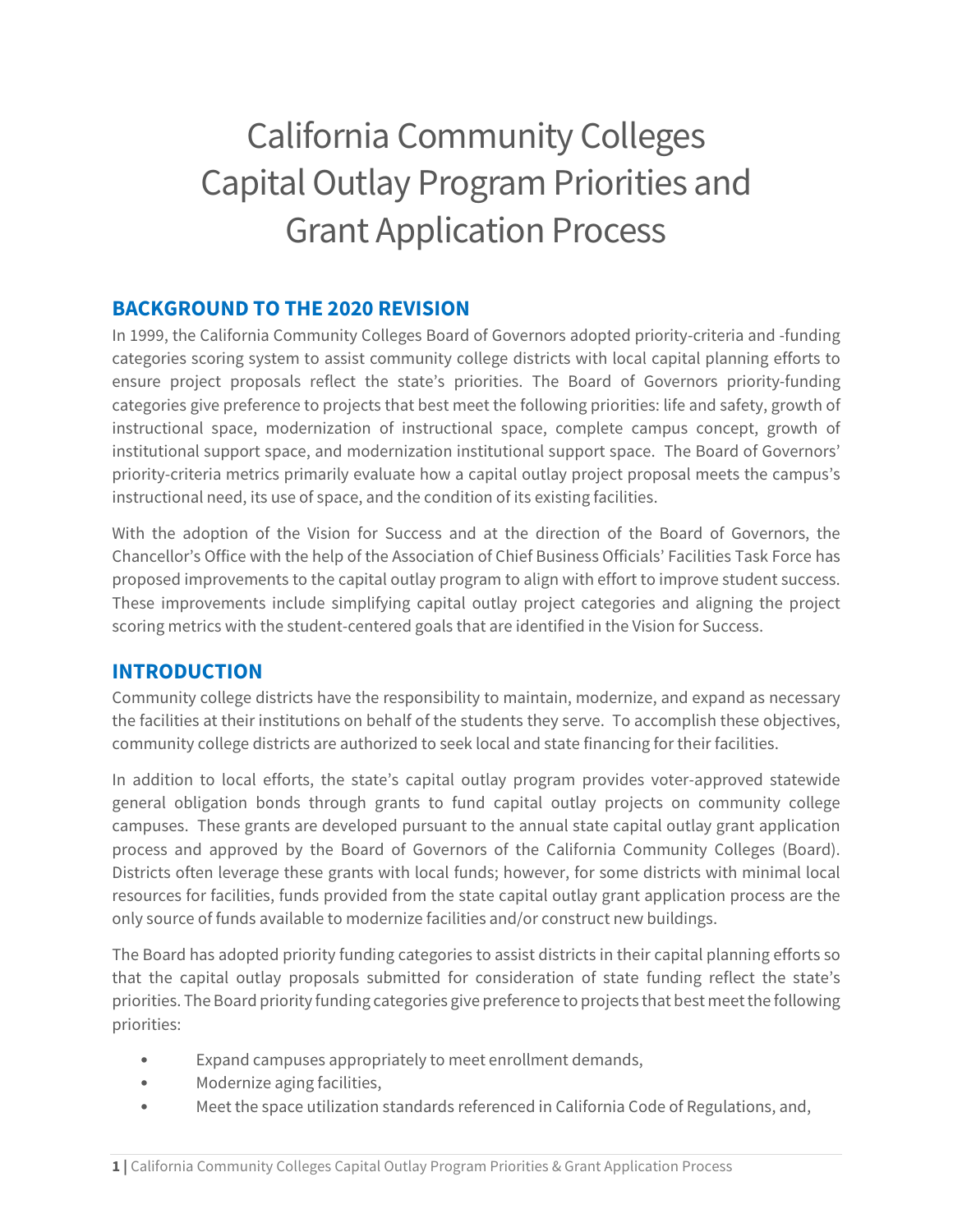• Leverage state funds with local funds to provide facilities at the least cost to the state.

The Chancellor's Office Facilities Planning and Utilization Unit administers the state capital outlay grant application process for the community college system on behalf of the Board of Governors. Under the policy guidance and direction of the Board of Governors, the Facilities Planning and Utilization unit assists districts in meeting guidelines, regulations, and other requirements to receive state funding for capital construction projects.

The capital outlay grant application process is based on the Board priority funding categories and has three district inputs that culminate in the annual capital outlay spending plan:

- 1. District five-year capital outlay plans,
- 2. Initial Project Proposals, and
- 3. Final Project Proposals.

## **PROPOSED PRIORITY-FUNDING CATEGORY SCORING METRICS**

For all capital outlay project funding categories, proposed projects must first be capacity load eligible; this includes modernizations where projects must not sustain or increase an overbuilt status. Additionally, community college districts that are proposing capital outlay projects must be aligned with the California Community College Promise requirements (AB-19, Santiago 2017), as these requirements establish the minimum conditions for participating in the California Community Colleges capital outlay program. California Community College Promise requirement include the following:

- Partner with local educational agencies to establish an early commitment to college
- Partner with local educational agencies to improve student preparation for college
- Utilize evidence-based assessment and placement practices at the community college including multiple-measures
- Participate in the Guided Pathways program

## **BOARD OF GOVERNORS PRIORITY FUNDING CATEGORIES**

There are three Priority Funding Categories for which projects are classified. Table 1 below illustrates the maximum share of state funding allocated to each category in a specific plan year as follows:

#### **Table 1: Proposed Project Categories, Definitions and Percentage Allocations**

**Category:** A for Life and Safety **Definition:** To provide for safe facilities and activate existing space **Proposed Allocation:** Up to 50 percent of the total

**Category:** M for Modernization **Definition:** To modernize instructional and institutional support spaces. **Proposed Allocation:** 65 percent of the total of the remaining total

**Category:** G for Growth **Definition:** To increase instructional and institutional support spaces.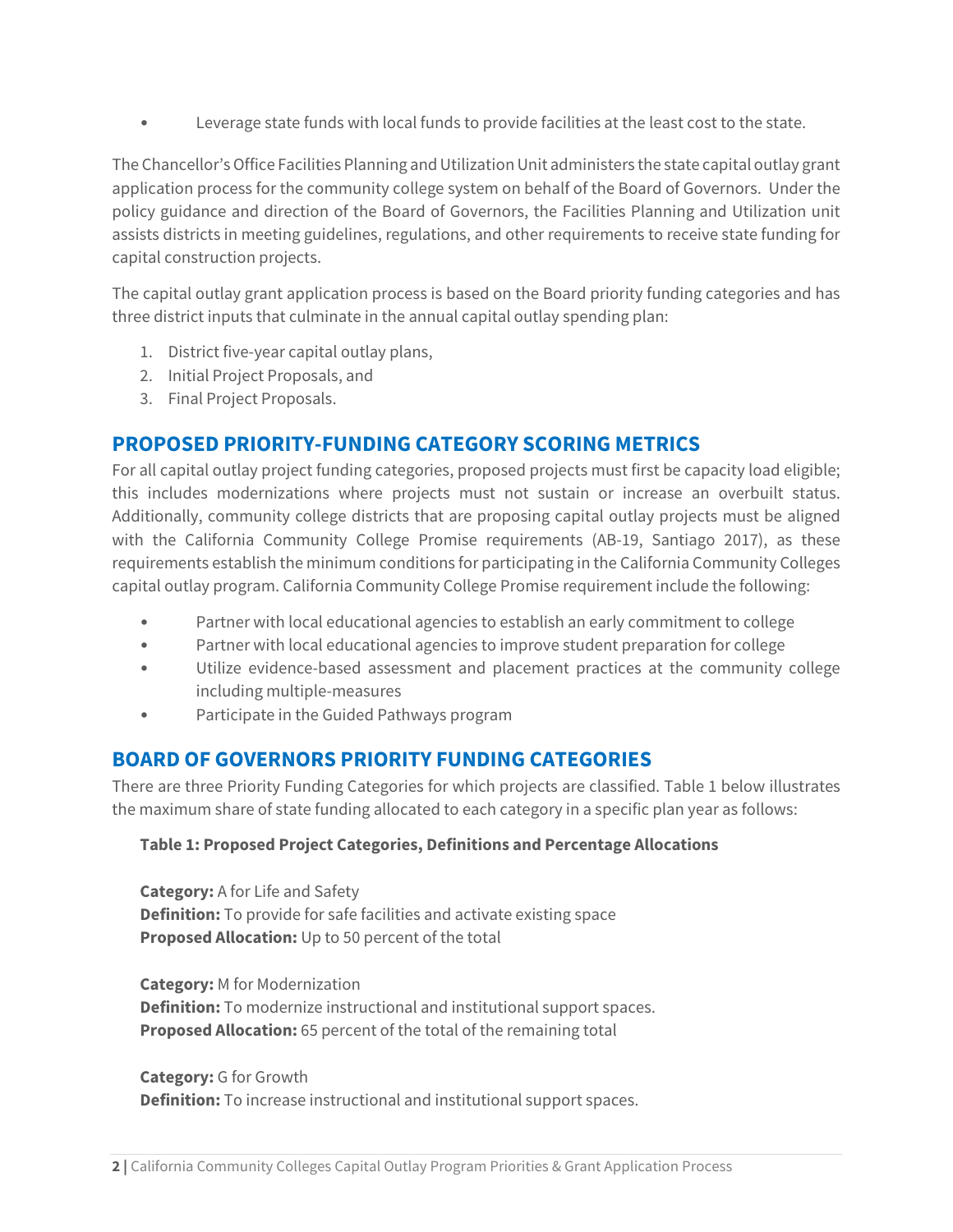**Proposed Allocation:** 35 percent of the total of the remaining total

# **CATEGORY A – LIFE AND SAFETY PROJECTS**

The most critical projects, life and safety projects, are assigned to Category A. Projects in Category A involve life and safety issues and are ranked according to the number of people threatened or affected by the condition of a facility or site. Please see Table 2 for details about Category A priority-criteria.

#### **Table 2: Category A - Criteria**

#### **Category:** A-1-Life Safety Projects **Description:**

- **1.** The intent of this category is to permanently mitigate the life safety conditions in buildings or systems that create imminent danger to the life or limb of facility's occupants.
- 2. One or more of the following must exist to be considered as an A-1 project:
	- Imminent Danger immediate danger to the health, life or limb of the facility's occupants;
	- Health and Life Safety obvious danger to health, life or limb exists. While danger is not immediate, remedy is needed to protect people;
	- Fire Safety existing conditions could place people in grave peril and inadequate escape
	- The lack of compliance with existing code is not considered sufficient justification to warrant classification of an issue as a critical life-safety issue
- **3.** The Final Project Proposal (FPP) shall be accompanied by a third-party study that identifies the critical life safety issues and states that *imminent danger* exists to the facility's occupants (study must be performed by an independent, professional who is certified or licensed to perform the relevant study).

# **Category:** A-3-Seismic Retrofit Projects

## **Description:**

- **1.** The intent of this category is to seismically retrofit structures subject to the likely probability of collapse during a seismic event of greater than 6.0.
- **2.** Final Project Proposal (FPP) shall be accompanied by a third-party study/report that validates that the target building's structural deficiencies provides a risk that is equivalent to Risk Level 4 or greater as specified in the April 1998 *CCC Seismic Survey, Report and Recommendations*, prepared by the State Department of General Services – Real Estate Services Division. This study must be performed by an independent, professional who is certified or licensed to perform the relevant study and shall include possible mitigation measures.

# **Category:** A-4: Immediate Infrastructure Failure Projects

#### **Description:**

- **1.** The intent of this category is to repair or replace the immediate failing infrastructure within a structure or campus system.
- 2. Final Project Proposal (FPP) shall be accompanied by a third-party study that identifies the failing infrastructure and least cost mitigation measures that permanently mitigates the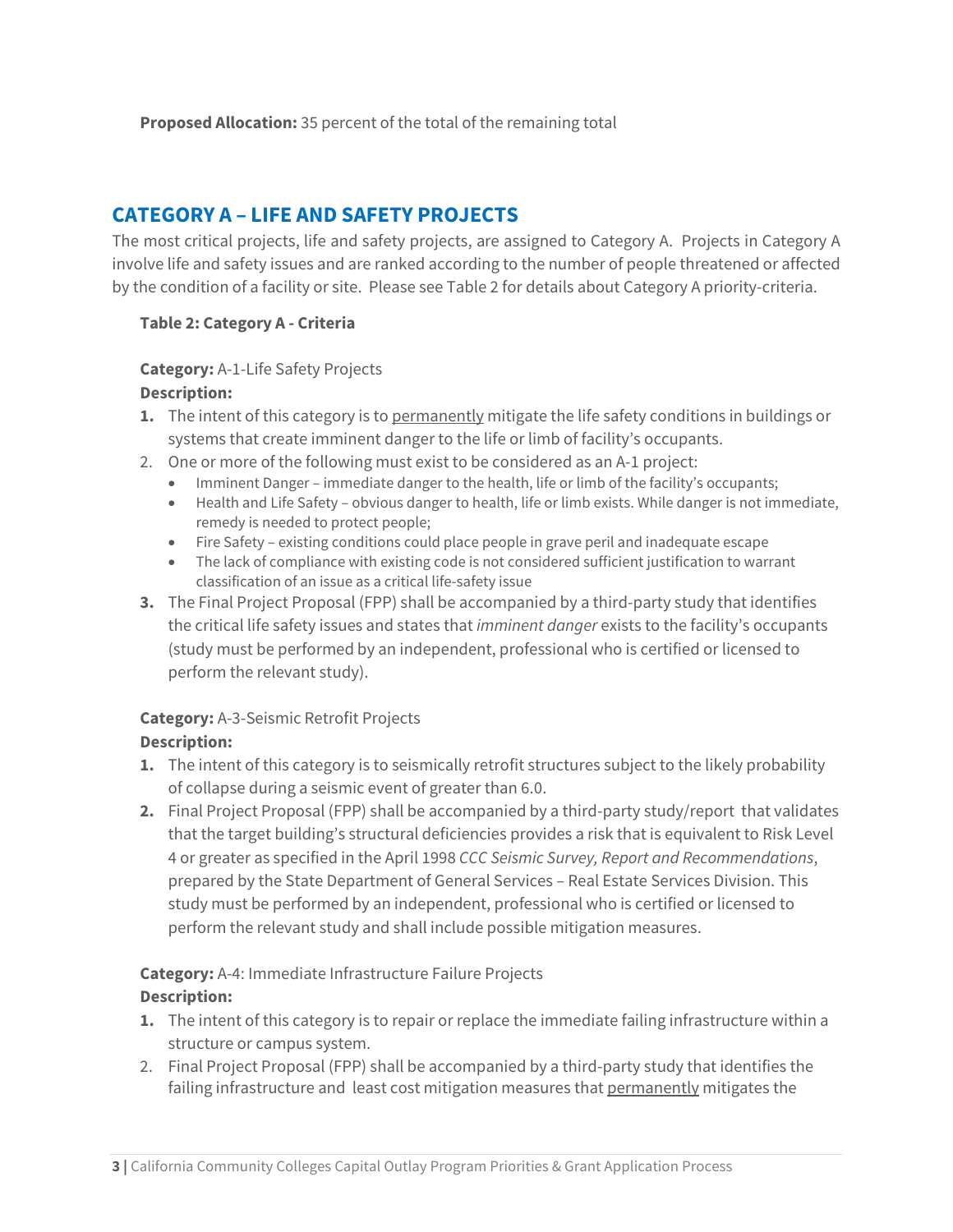issues and restores the designed capability (study must be performed by an independent, professional who is certified or licensed to perform the relevant study).

#### **Local Contribution/Hardship**

All Category A projects are required to have a local contribution or hardship waiver.

#### **Local Contribution**

- 1. Minimum Local Contribution is 25 percent (25 points) AND
- 2. Local Contribution above minimum (maximum 25 points additional) receives one point for every percent of local contribution up 50 percent

#### **Hardship Waiver**

- 1. A hardship waiver will receive 25 points maximum. A hardship waiver will demonstrate local effort to raise revenues. In order to qualify for hardship, provide evidence of at least one of the following:
	- District passed a local GO bond within the past two years but it is not sufficient to fund the project
	- Debt-level of at least 70 percent of bonding capacity (2.5 percent of assessed value)
	- Total district bonding capacity less than \$50 million

## **CATEGORY M – MODERNIZATION PROJECTS**

Projects that modernize existing space earn eligibility points based upon the age and condition of the existing facility or its infrastructure and the extent to which local funds directly mitigate state costs of the project. Please see below for details about Category M priority-criteria and point system, which has a maximum of 200 points allowable.

#### **Metrics for Modernization**

**Metric:** Age of Project Building

**Description:** This factor provides priority to facilities 15 years and older that have a greater need for program space renovations. One point for every year, starts with 15 years equal to 15 points and so forth to 60 years equal 60 points.

**Existing Points:** 120

**Proposed Points:** 60

#### **Metric** Activates Unused Space

**Description:** This factor supports renovation of existing space that currently cannot be used but can be activated after the renovation. Activated unused space (050), is at least 5% of total space to be renovated.

**Existing Points:** 30 **Proposed Points:** 0

**Metric:** Facility Condition Index (FCI)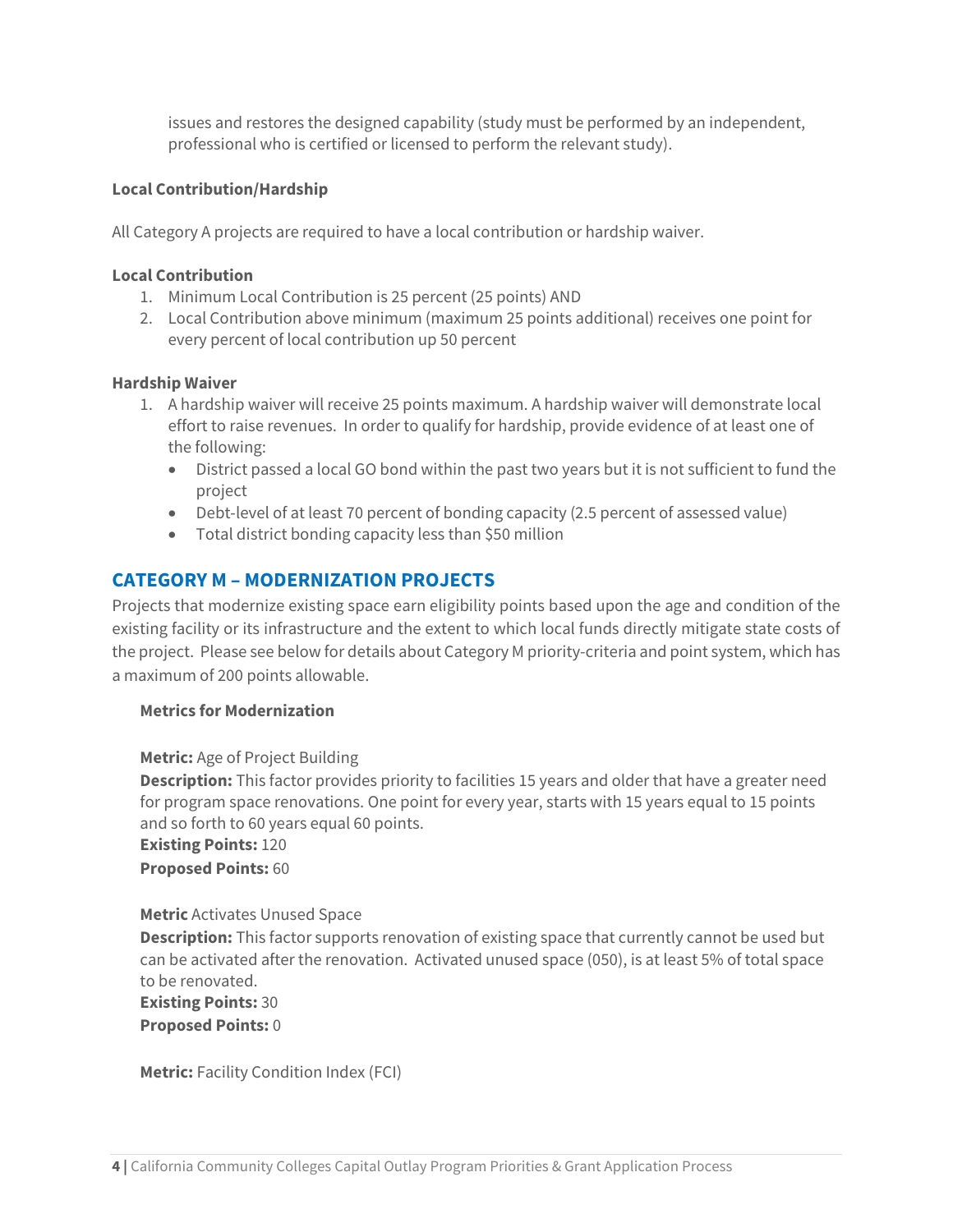**Description:** FCI is from the FUSION assessments (start at 5 percent = 1 point; increase 2 percentage points for each point thereafter; 80 percent and higher reaches a maximum of 40 points)

**Existing Points:** New **Proposed Points:** 40

#### **Metric:** Full-time Equivalent Students (FTES)

**Description:** Projects will be given points based on their campus FTES. Campuses with FTES between 500 – 999 will receive 6 points. FTES between 1,000 – 9,999 will receive 12 points. FTES between 10,000 – 19,999 will receive 16 points. FTES 20,000 and above will receive 20 points. **Existing Points:** New **Proposed Points:** 20

**Metric:** Vision for Success – Career and Technical Education (CTE) Programs **Description:** This factor promotes projects that create the needed space type for CTE related Taxonomy of Program (TOP) codes. Points are given based on ratio of CTE Space to Project Space multiplied by 25. **Existing Points:** New

**Proposed Points:** 25

**Metric:** Vision for Success - Regions of High Need **Description:** Points will be given to regions of high need are Central Valley, Sierras, Inland Empire, and Far North. **Existing Points:** New **Proposed Points:** 5

#### **Local Contribution/Hardship**

All Category M projects are required to have a local contribution or hardship waiver.

#### **Local Contribution**

- 1. Minimum Local Contribution is 25 percent (25 points) AND
- 2. Local Contribution above minimum (maximum 25 points additional) receives one point for every percent of local contribution up 50 percent

#### **Hardship Waiver**

- 1. A hardship waiver will receive 25 points maximum. A hardship waiver will demonstrate local effort to raise revenues. In order to qualify for hardship, provide evidence of at least one of the following:
	- District passed a local GO bond within the past two years but it is not sufficient to fund the project
	- Debt-level of at least 70 percent of bonding capacity (2.5 percent of assessed value)
	- Total district bonding capacity less than \$50 million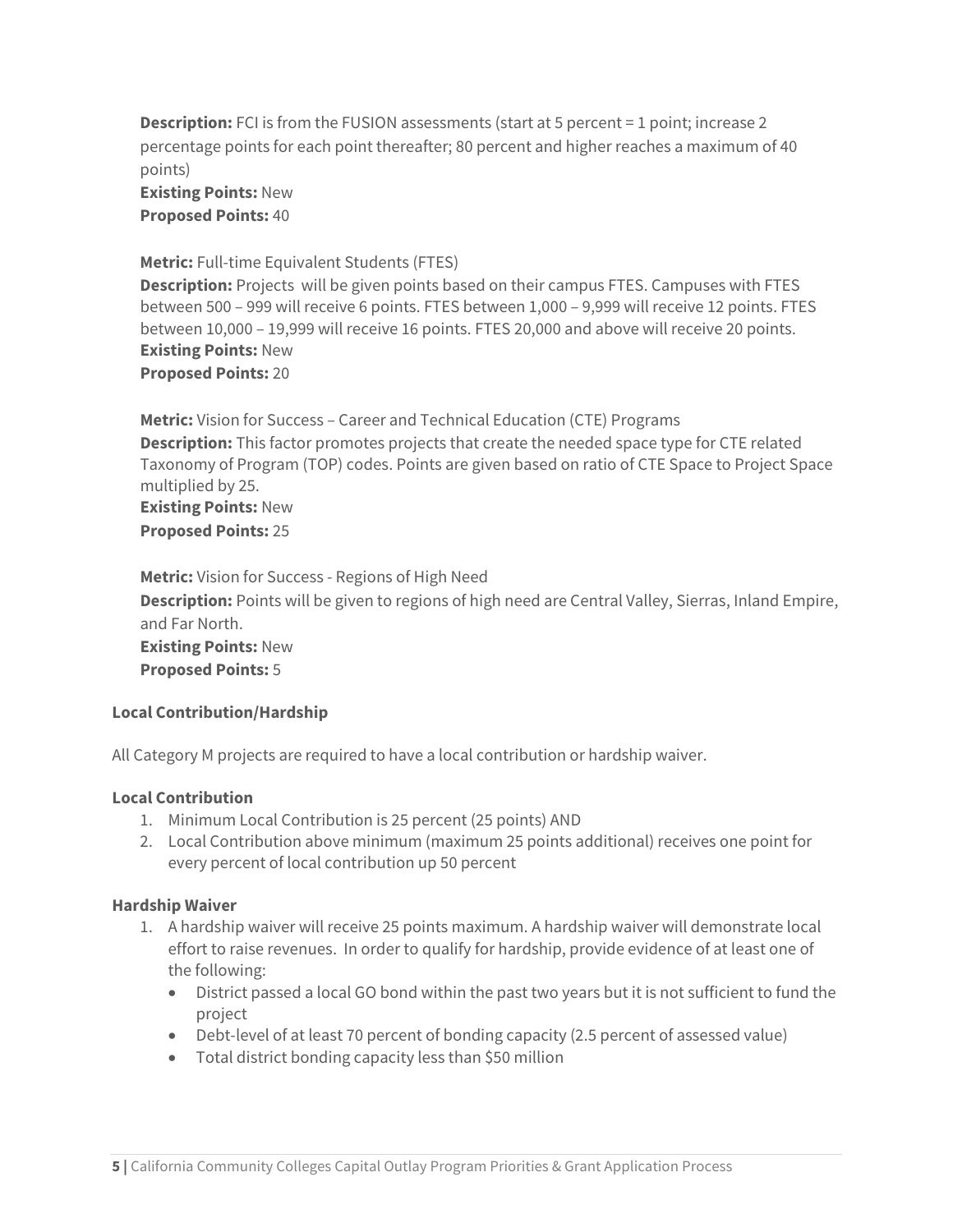## **CATEGORY G– GROWTH**

Category G projects that expand space on sites earn eligibility scores based upon a site's need for space, projected enrollment growth over the next five years, the extent to which the proposed solution provides the needed space, and the extent to which local funds directly mitigate state costs of the project. Please see below for details about Category G priority-criteria and point system, which has a maximum of 200 points allowable.

#### **Metrics for Growth**

**Metric:** Enrollment Growth

**Description:** This factor looks at the campus' enrollment, weekly student contact hours (WSCH), change over a 5-year period; the higher the enrollment increase, the more points the project will be eligible for.

**Existing Points:** 50 **Proposed Points:** 50

#### **Metric:** Existing Inventory

**Description:** This calculation compares the existing space capacity to the enrollment need or load. The lower the capacity load ratio, the greater the need for additional space, therefore the more points the project will receive.

**Existing Points:** 50 **Proposed Points:** 50

**Metric:** Assignable Square Footage (ASF) Change **Description:** This factor promotes projects that create the needed space type. **Existing Points:** 50 **Proposed Points:** 0

#### **Metric:** Full-time Equivalent Students (FTES)

**Description:** Projects will be given points based on their campus FTES. Campuses with FTES between 500 – 999 will receive 6 points. FTES between 1,000 – 9,999 will receive 12 points. FTES between 10,000 – 19,999 will receive 16 points. FTES 20,000 and above will receive 20 points. **Existing Points:** New **Proposed Points:** 20

**Metric:** Vision for Success – Career and Technical Education (CTE) Programs **Description:** This factor promotes projects that create the needed space type for CTE related Taxonomy of Program (TOP) codes. Points are given based on ratio of CTE Space to Project Space multiplied by 25. **Existing Points:** New **Proposed Points:** 25

**Metric:** Vision for Success - Regions of High Need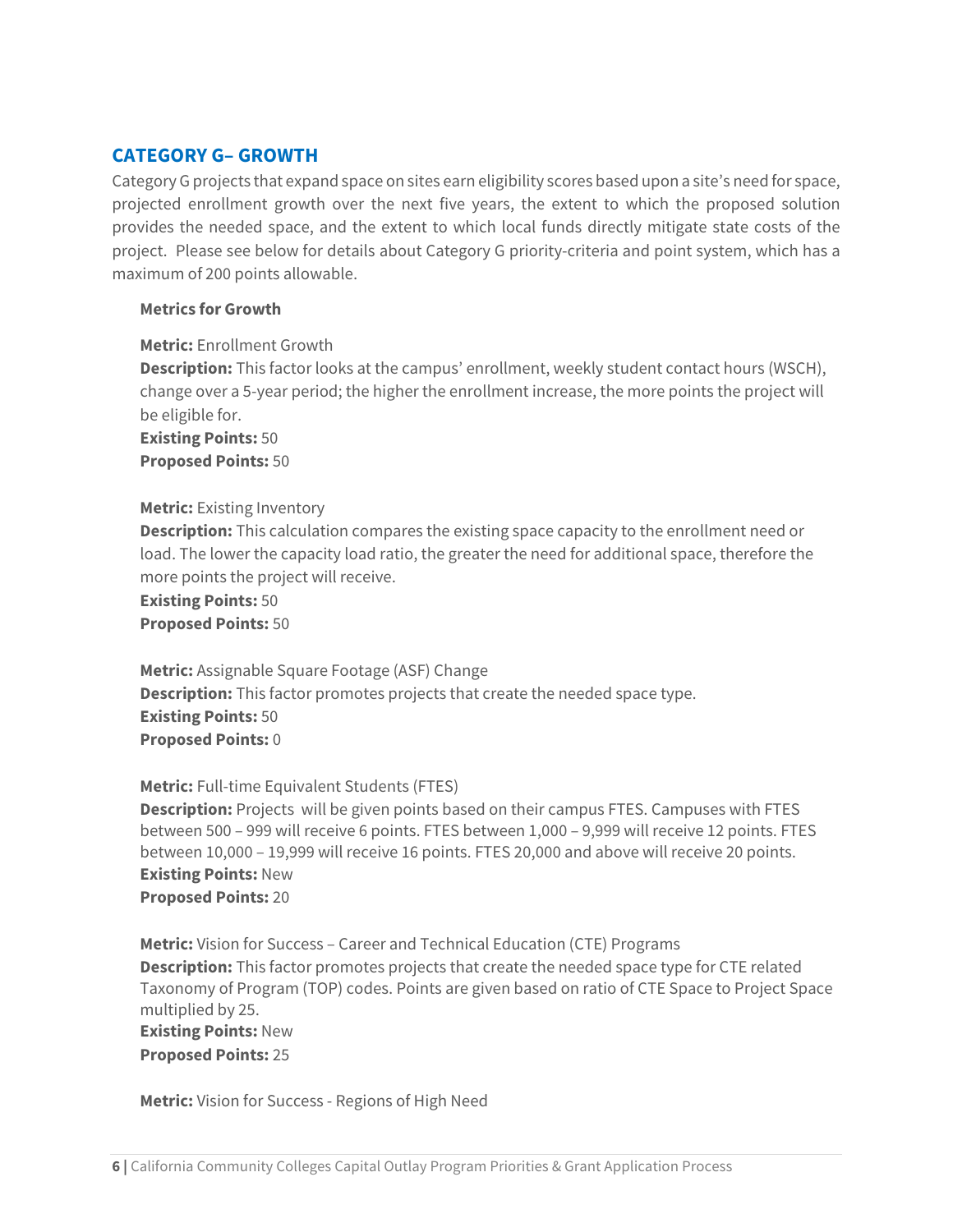**Description:** Points will be given to regions of high need are Central Valley, Sierras, Inland Empire, and Far North. **Existing Points:** New **Proposed Points:** 5

#### **Local Contribution/Hardship**

All Category G projects are required to have a local contribution or hardship waiver.

#### **Local Contribution**

- 1. Minimum Local Contribution is 25 percent (25 points) AND
- 2. Local Contribution above minimum (maximum 25 points additional) receives one point for every percent of local contribution up 50 percent

#### **Hardship Waiver**

- 1. A hardship waiver will receive 25 points maximum. A hardship waiver will demonstrate local effort to raise revenues. In order to qualify for hardship, provide evidence of at least one of the following:
	- District passed a local GO bond within the past two years but it is not sufficient to fund the project
	- Debt-level of at least 70 percent of bonding capacity (2.5 percent of assessed value)
	- Total district bonding capacity less than \$50 million

## **FUNDING ALLOCATION BETWEEN CATEGORIES**

Category A projects involve health and safety issues and are the highest priority in the capital outlay spending plan. Category A projects are ranked according to the number of people threatened or impacted by the condition of a facility or site, and up to 50 percent of the annual allocation of state funds is made available for projects in this category.

Once the continuing phases of previously funded projects and new Category A projects are prioritized, projects in the remaining categories are prioritized based on various factors for each Priority Funding Category. The proposals compete for the highest ranking within each category based on points calculated using the age of the facility, age of the campus, enrollment capacity load ratios, cost, project scope, and local contribution.

Projects in Categories M and G are ranked by eligibility points (highest to lowest). The annual capital outlay spending plan includes a maximum of one project from any Category M or G per authorized site. With the exception of projects that address life and safety, seismic or infrastructure failure problems, only one "new start" project per year is funded per authorized site. This limit ensures that more campuses will likely have new proposals included in the annual capital outlay spending plan.

If more than one project is eligible for potential funding from Categories M and G per authorized site, the project with the highest local ranking from the district's five-year capital outlay plan is proposed for funding. In recent years, the number of proposals seeking state funds and obtaining Board of Governors' approval has greatly exceeded the amount of state funds available. Every year valid,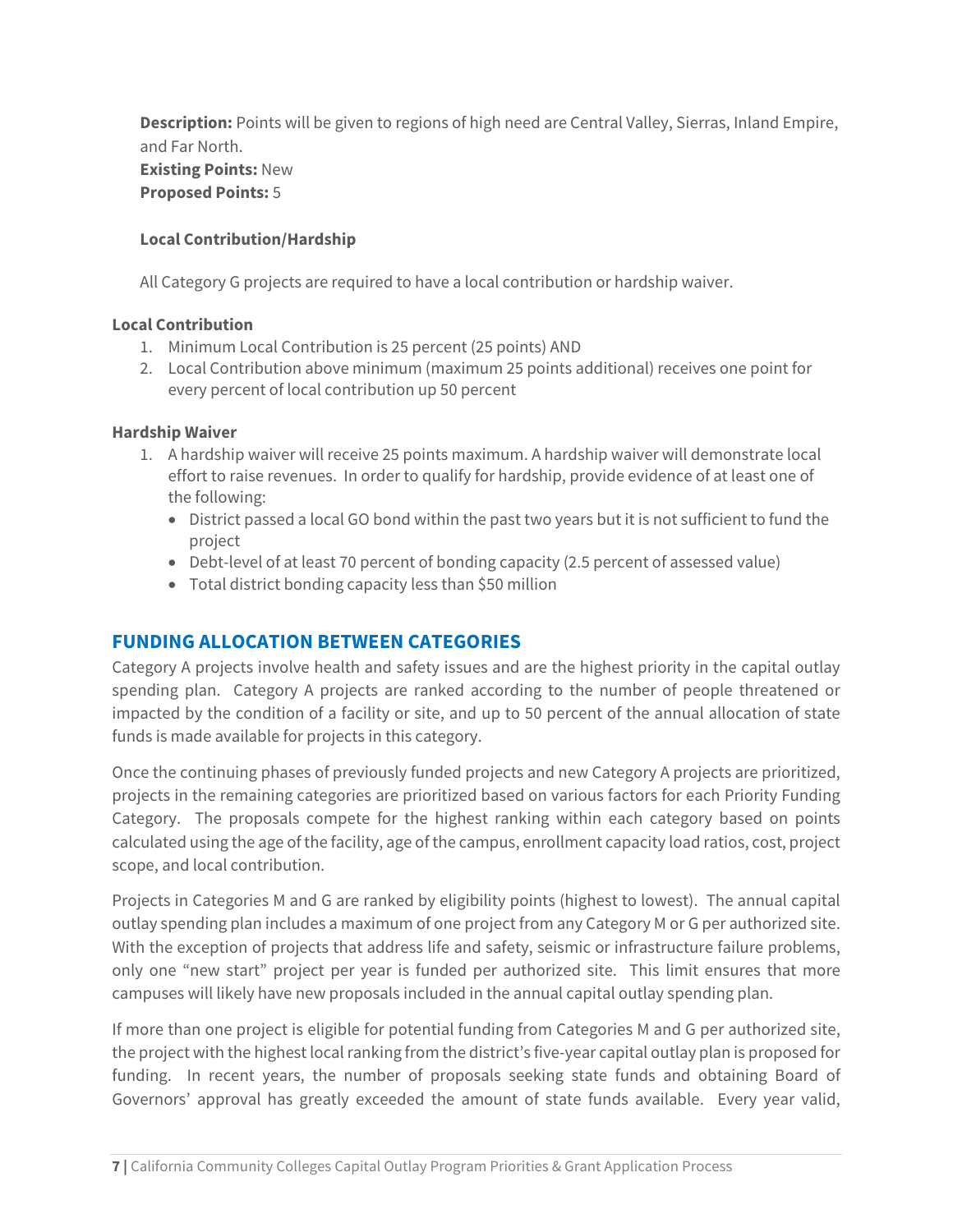meritorious proposals are excluded from the statewide spending plan. To mitigate such exclusions, the development of the proposed annual capital outlay spending plan may include a realignment of funds between categories.

## **DISTRICT FIVE-YEAR CAPITAL OUTLAY PLANS**

Education Code sections 81820-81823 require the governing board of each community college district to annually prepare and submit to the facilities planning and utilization unit a five-year plan for capital construction. California Code of Regulations, title 5, section 57014 requires districts to receive approval of their five-year capital outlay plans from the facilities planning and utilization unit prior to receiving state funding for projects. Districts are also required to complete district and campus master plans before preparing their five-year capital outlay plans. The districts' five-year capital outlay plans are submitted to the facilities planning and utilization unit on July 1 of each year, unless the Chancellor's Office delays this submission.

In adopting capital outlay plans, governing boards should confirm that the plans reflect the infrastructure necessary to achieve the goals aligned to the *Vision for Success* adopted by that local board.

## **DISTRICT MASTER PLANS**

The districts' five-year capital outlay plans are based on the local education master plan and facilities master plan for each campus. The California Code of Regulations, title 5, section 51008 requires districts to establish policies for, and approve, comprehensive or master plans which include academic master plans and long-range master plans for facilities.

Master plans define how a district will meet the needs of its students and the community. They outline the short and long-range goals for a community college district and for each of its major campuses. Districts use master plans as a tool to periodically reevaluate education programs and facilities needs in terms of past experience, current community requirements, and future goals.

An education master plan is therefore a prerequisite to the preparation of a facilities master plan. The preparation of a facilities master plan is in turn a prerequisite to the preparation of the five-year capital outlay plan districts submit annually to the facilities planning and utilization unit.

#### **EDUCATION MASTER PLANS**

An education master plan defines a district's goals for the future of the education program. An education plan describes current programs and details how those programs should develop in the future. The plan may introduce new programs and describe how the programs will be integrated into the curriculum and the direction in which they will grow in the future. Districts must consider state codes and regulations, long-term budget considerations, staffing requirements, and new educational delivery methods and technology when developing their education master plans.

#### **FACILITIES MASTER PLANS**

A facilities master plan is derived from the education master plan and provides a blueprint for the facilities and technology that will be required to fully implement the education master plan of a district for each campus. The decisions a district makes in developing a facilities master plan are critical due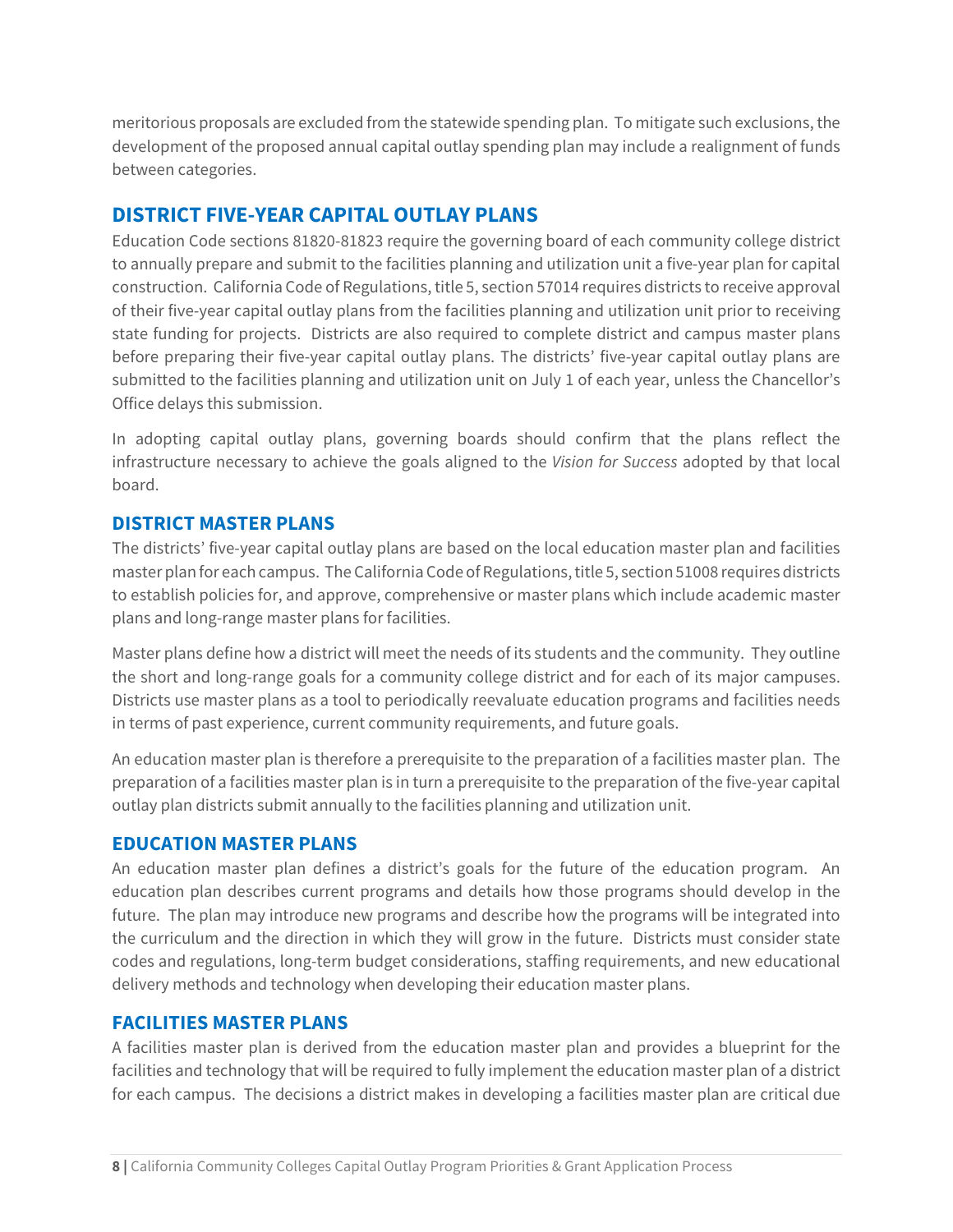to the permanent nature of any decisions made. The construction process for buildings is lengthy and once buildings are constructed, change is very difficult. This is evidenced by the fact that 62 percent of buildings in the community college system are over 25-years old and 50 percent are over 40-years old.

Although educational programming is always supposed to drive facilities planning, the permanent nature of facilities will limit or dampen the ability of the education master plan to respond to rapid changes in the educational program, delivery systems and technology. Given this permanence, there are many factors districts must take into consideration as they develop facilities master plans:

- 1. **Community College Change and Growth -** Community colleges are inherently difficult to plan because the only constant is change – change in the size of the campus, rules and regulations, educational programs, administration, staff and faculty, and a myriad of other factors. Community college campuses often grow to many times their original size over a long period of time so the need to plan for and respond to change must be integral to a facilities master plan.
- 2. **Campus Design Guidelines –** The facilities master plan must define campus design guidelines, not only to provide a cohesive look for the entire campus but to ensure access and functionality. The campus needs to be designed for flexibility so that facilities can change to the extent possible to support changes in the educational program.
- 3. **State Rules and Guidelines –** California's community colleges are governed by laws, regulations and guidelines that are utilized by various governmental entities (i.e., Board of Governors, Department of Finance, Division of the State Architect) in the review of new campuses and building projects. The facilities master plan for any campus must be consistent with state rules and guidelines.
- 4. **California Environmental Quality Act –** The California Environmental Quality Act requires districts to define and possibly mitigate the negative impact of construction or new development on neighboring properties. Districts must evaluate the impact of vehicle traffic, pedestrian traffic, storm water run-off, historic structures and features, greenhouse gas emissions, and a variety of other potential impacts on neighboring properties when developing a new site or starting a new project on an existing site.
- 5. **Operational Considerations –** The facilities planning process must take into account various operational issues, including those that influence staffing requirements and energy usage for new and/or modernized facilities. Incentives are provided by the Board and the various utility companies that encourage energy efficient design and construction. Laws and regulations impact staffing levels such as: the 75/25 percent full-time/part-time ratio of faculty; the 50 Percent Law which requires 50 percent of the operating costs to be spent on instruction; funding caps which limit the growth of a district, and collective bargaining which determines class size limitations and other working condition issues. Classroom scheduling issues must also be taken into account when determining the number and size of classrooms: faculty preference of rooms, availability of rooms, size of rooms, physical adequacy of rooms to teach specific types of courses, and the preference of students and faculty for morning classes.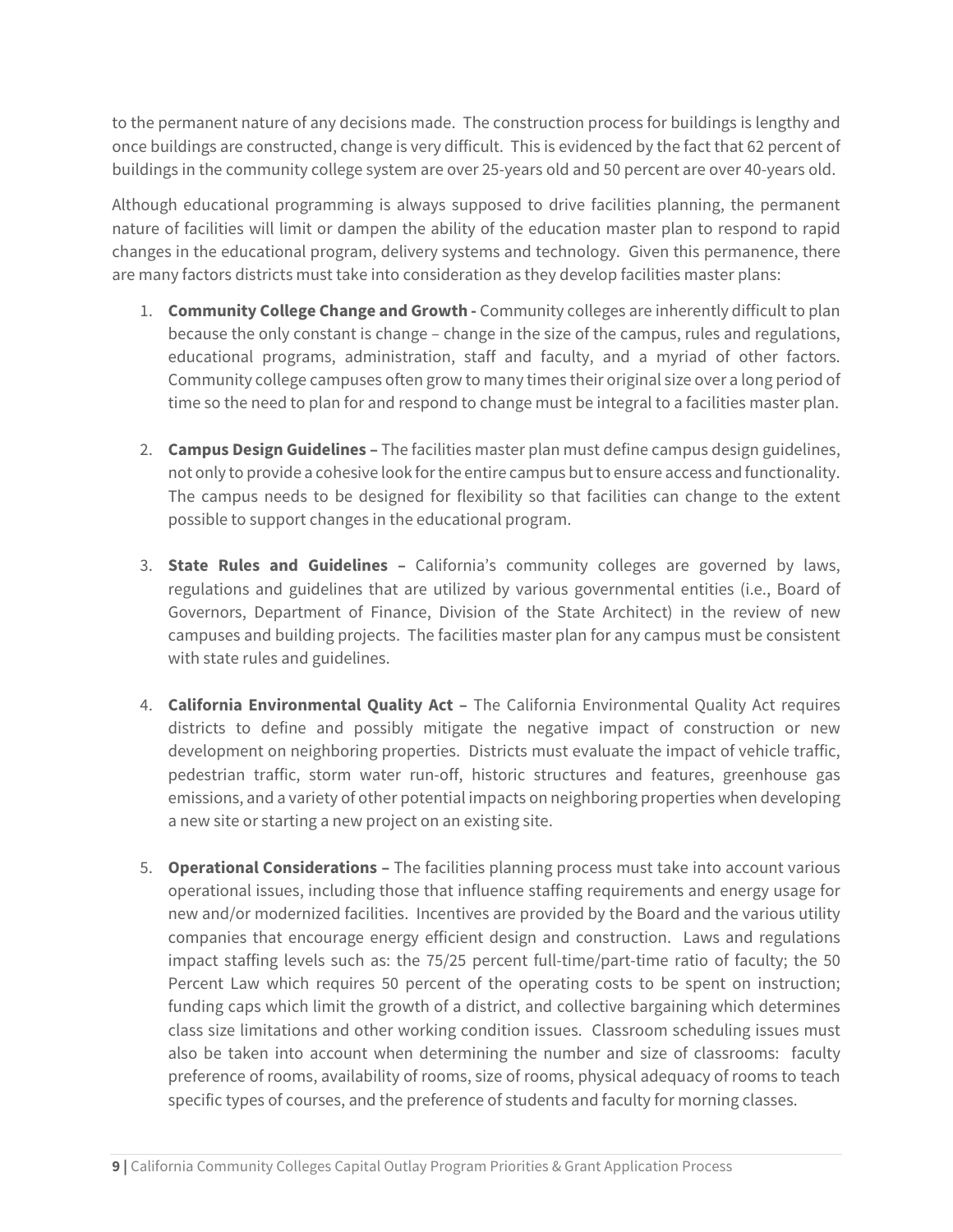6. **Funding Availability –** Funding for community college facilities is always less than what is required to support the facility needs of the community college system. State funding is dependent upon the passage of statewide general obligation bonds, and local funding is dependent upon the passage of local general obligation bonds. Moving forward, the availability of state funds to finance new community college projects is been constrained due to the lack of an education bond in 2020. Facilities master plans must plan to the extent possible for buildings that are efficient, flexible (can be used for more than one purpose and adaptable to change over time), and cost effective. Careful planning of classroom scheduling within existing facilities can increase facility utilization without the need for new buildings. Districts must explore alternative instructional delivery options such as distance education which can also mitigate the need for new facilities.

Districts submit their five-year capital outlay plans using the Facility Utilization Space Inventory Options Net (FUSION) online database. FUSION is a web-based project planning and management tool activated in May 2003 and updated between 2017 and 2020. A consortium of community college districts provided the initial funds to develop FUSION, and all districts annually fund the operation and maintenance of FUSION. The Foundation for California Community Colleges and the facilities planning and utilization unit provide support for FUSION. FUSION provides facilities planning and utilization unit staff, district staff and consultants access to data and applications useful in assisting with the administration of district capital outlay programs. Districts use FUSION to better assess the various components of their current buildings, update their annual space inventory reports, and update their annual district five-year capital outlay plans. FUSION is also used to prepare Initial Project Proposals and selected components of Final Project Proposals as part of the application process for state capital outlay funds.

## **INITIAL PROJECT PROPOSALS**

An Initial Project Proposal (IPP) is submitted by districts requesting state funding for projects included in the district's five-year capital outlay plan. The IPP provides a general project description including space, cost and funding schedule. Projects are to be submitted to the facilities planning and utilization unit by July 1 using the three-page IPP form.

The description of the intent and purpose of each project enables facilities planning and utilization unit staff to determine the appropriate board priority funding category to assign for the project. The IPP step in the screening process also allows the facilities planning and utilization unit to more accurately assess a district's capital outlay needs before there is a significant investment of time and money in projects by the district. After evaluating the IPPs, the facilities planning and utilization unit notifies the districts of those IPPs to be developed into Final Project Proposals which are due the following year for possible submission to the Board for project scope approval.

## **FINAL PROJECT PROPOSALS**

A Final Project Proposal (FPP) describes the scope, cost, schedule, and financing array of a project and includes conceptual drawings of the project. The description of the project in the FPP includes an assessment of the problems of the existing facilities, as well as an analysis of alternatives considered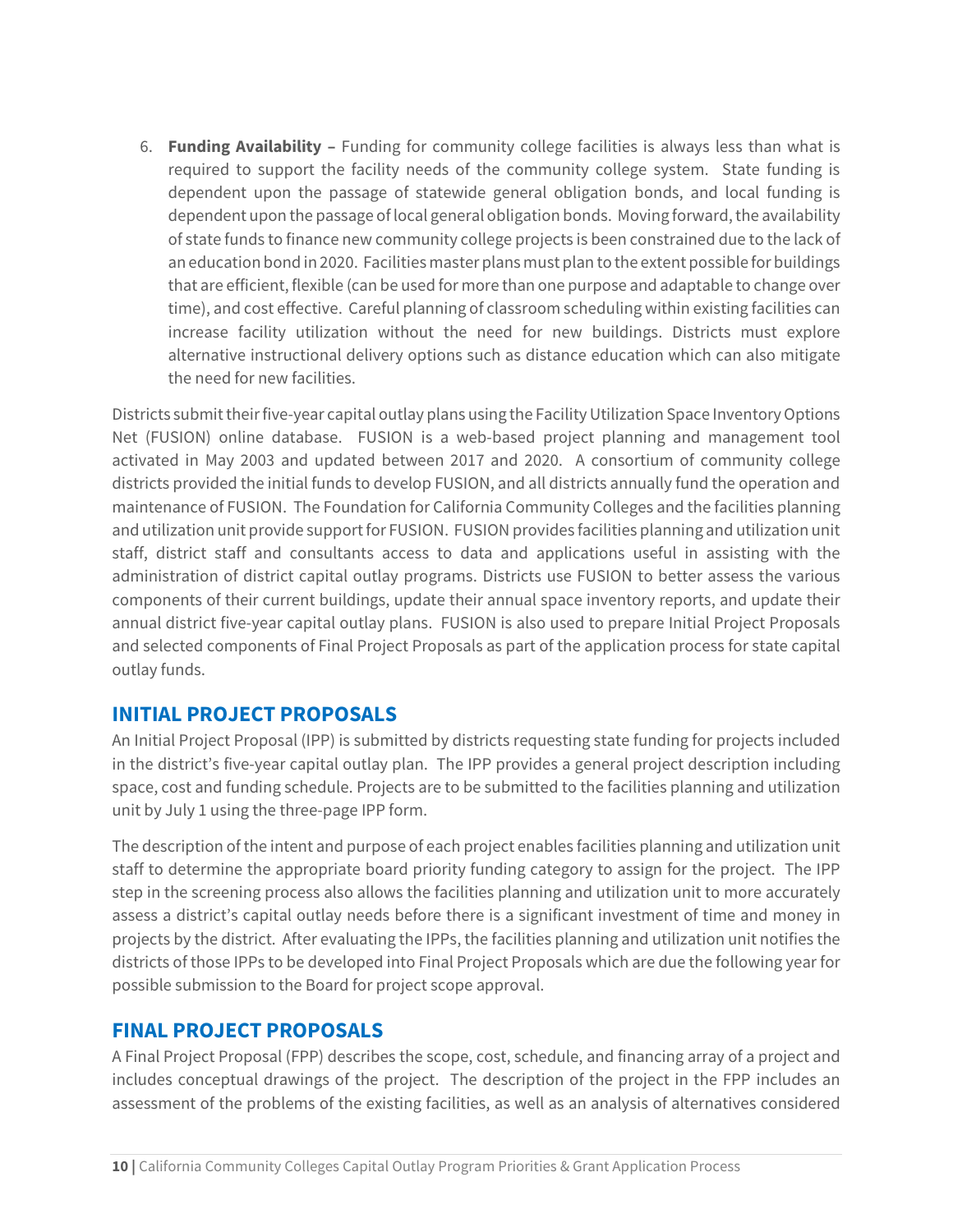prior to proposing the recommended solution. The proposal includes a detailed space array, detailed cost estimate and summary calculation of the equipment allowance.

The facilities planning and utilization unit staff performs an in-depth analysis of each FPP. This analysis determines the following for each project:

- Accurate cost and scope,
- Board priority funding category for each project,
- Feasible calendar and timing of state funds, and
- Comparison of a project's merits with other projects in the same category.

#### **SCOPE APPROVAL**

An FPP is eligible for inclusion in the annual capital outlay spending plan if it is consistent with the requirements, standards, and guidelines outlined in the Education Code, California Code of Regulations, title 5, and the State Administrative Manual/Capitalized Assets section 6800. The Chancellor's Office facilities planning and utilization unit staff determine whether or not a proposal satisfies the required governmental rules and regulations and works with districts to refine project proposals.

### **ANNUAL CAPITAL OUTLAY PLAN**

The facilities planning and utilization unit develops an annual capital outlay spending plan that will be proposed for approval by the Board. The development of the spending plan draws upon a project's priority funding category, ranking among other projects within the same category, and total need for state funds versus the availability of state funds to determine which projects may be included in the plan. Following Board approval, the annual capital outlay spending plan is submitted to the Department of Finance for consideration of funding in the next budget cycle.

#### **PROJECT PHASING**

The annual capital outlay spending plan includes projects seeking state financing to complete preliminary plans, working drawings, construction, and equipment phases. Brand new projects are known as "new start projects," and projects seeking to obtain state funding for their remaining project phases are known as "continuing projects."

#### **READY ACCESS PROJECTS**

A "Ready Access" project is a special type of new start project that is seeking a state appropriation for all phases in a single budget cycle. A district is required to finance at least 10 percent of the state supportable cost for a Ready Access project and must commit to completing the project with no changes in scope or state financing.

#### **DESIGN-BUILD PROJECTS**

"Design-Build" is a project delivery method that community college districts can use instead of the traditional Design-Bid-Build delivery method. A Design-Build project will be funded in two phases: 1) Design and 2) Construction. The Design-Build delivery method involves a process whereby district staff work with an architect to develop minimum design standards, room capabilities, and functional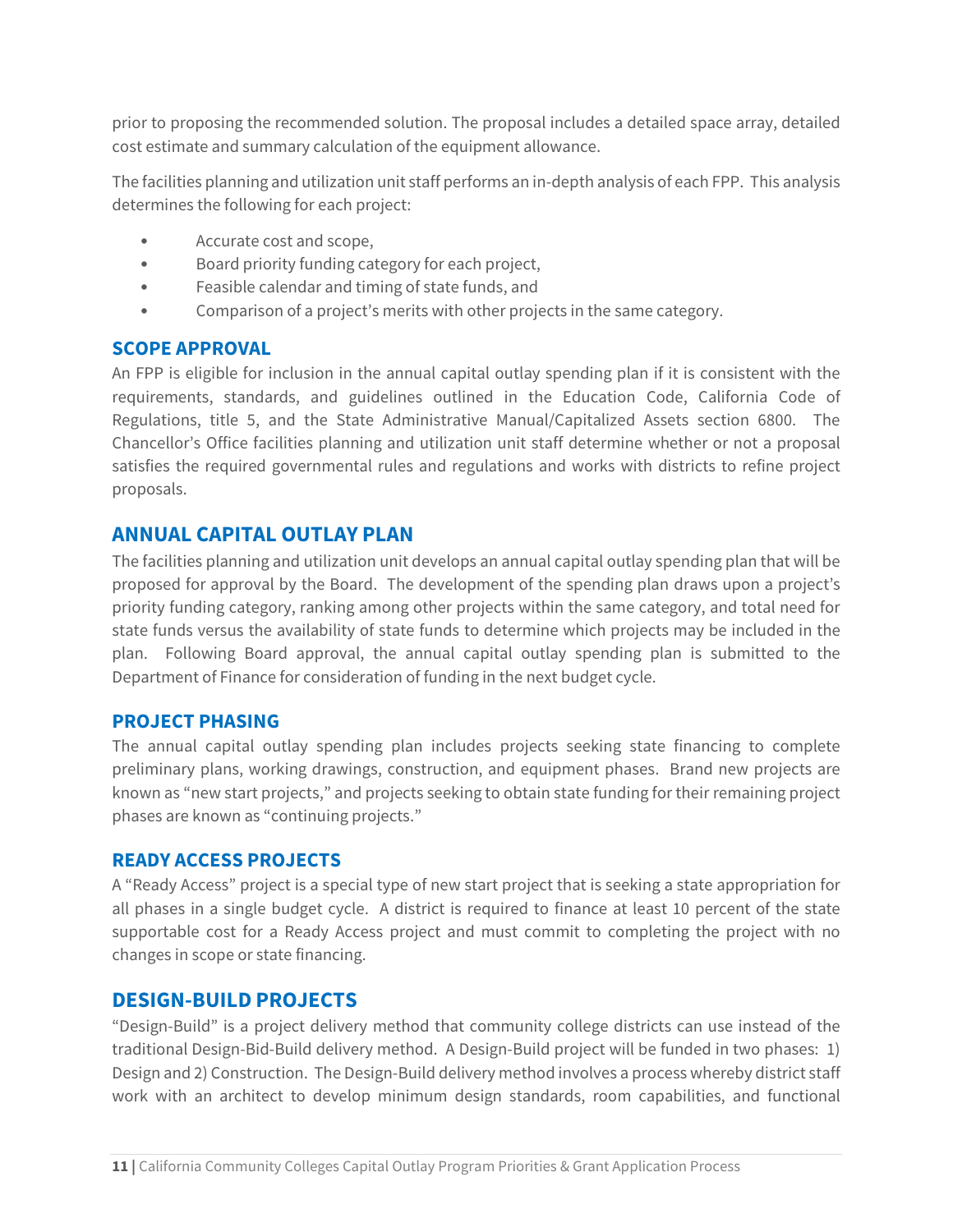adjacencies for new or redesigned space without first establishing floor plans. These design standards are assembled into bid documents accompanied by the anticipated project budget and distributed to multiple Design-Builders so that they can develop proposed solutions with various floor plans and elevations. District staff review the various proposals and select a winning Design-Builder who in turn completes the development of construction documents and builds the project.

Following a successful pilot test involving more than 10 projects at eight districts, Senate Bill 614 (Stats. 2007, Ch. 471) authorized community colleges to use the Design-Build delivery method for both locallyfunded and state-funded community college projects costing more than \$2.5 million.

Annual funding of the proposed projects is contingent on meeting the Governor's priorities and the availability of funds to meet continuing needs. The development of the annual capital outlay spending plan also considers the state funds needed by projects in future budget years so that a project included in the spending plan can have a reasonable expectation to receive the state funds necessary in future years to allow completion of the project.

# **ANNUAL "ZERO-BASED" BUDGETING METHOD**

The annual capital outlay spending plan is developed using a "zero-based" budgeting method in which all proposals eligible to compete in a specific fiscal year are evaluated to determine that the highest priority projects are included in the spending plan based on the funds available. FPPs not included in a specific year's spending plan must compete in a subsequent budget cycle. Between budget cycles, districts may update or modify the proposals as needed to reflect changing local needs or priorities and resubmit in the next budget cycle. Otherwise FPPs that are submitted for state funding but do not receive appropriations in the annual state Budget Act have no automatic special standing in subsequent budget cycles.

## **APPEALS PROCESS**

An appeal process is available when a district believes that its project was omitted in error from either the state scope approval list or proposed annual capital outlay spending plan. Districts are urged to contact their facilities specialist in the facilities planning and utilization unit for an explanation of the project's priority status. After discussions with the facilities specialist, if need be districts may appeal in writing to the Chancellor.

## **DEPARTMENT OF FINANCE/LEGISLATIVE PROCESS**

Once the annual capital outlay spending plan is approved by the Board, facilities planning and utilization unit staff advocate for state funding with the department of finance and the legislature for inclusion in the governor's budget and the state budget act, respectively. The FPPs included in the capital outlay plan are transitioned into Capital Outlay Budget Change Proposals (COBCPs) and submitted to the Department of Finance on July 1 of each year (usually a year after the FPPs are submitted to the facilities planning and utilization unit).

The Department of Finance evaluates each COBCP for potential inclusion in the next Governor's Budget. Once the project is included in the Governor's Budget, it is then evaluated by Legislative staff for potential inclusion in the final state Budget Act. The Administration and Legislative Budget Committees